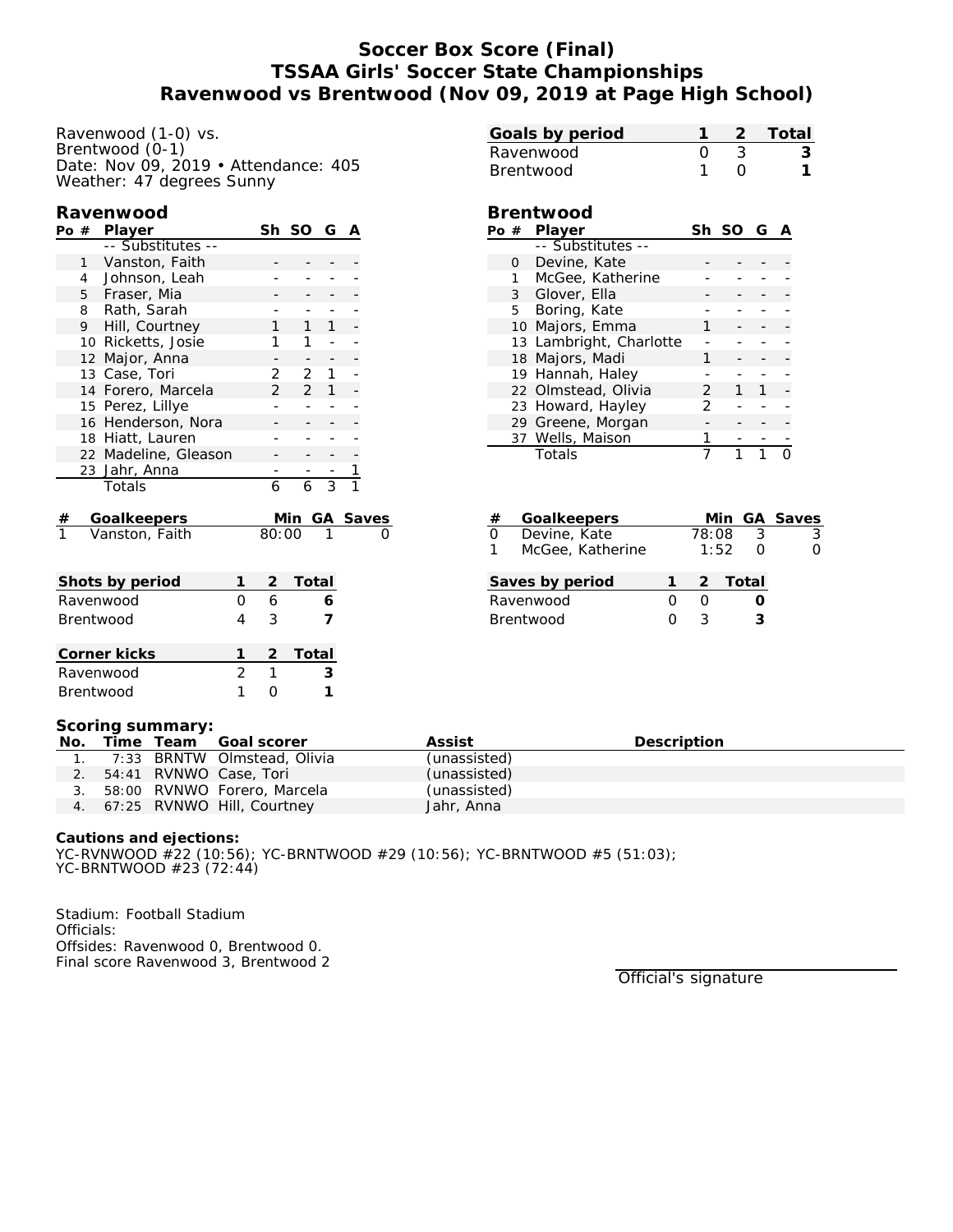# **Play-by-Play Summary (1st period) Ravenwood vs Brentwood (Nov 09, 2019 at Page High School)**

|                | Ravenwood vs Brentwood (Nov 09, 2019 at Page High School)                                               |                            |
|----------------|---------------------------------------------------------------------------------------------------------|----------------------------|
|                | Ravenwood Starters:                                                                                     | <b>Brentwood Starters:</b> |
|                |                                                                                                         |                            |
|                |                                                                                                         |                            |
|                |                                                                                                         |                            |
|                |                                                                                                         |                            |
|                |                                                                                                         |                            |
|                |                                                                                                         |                            |
|                |                                                                                                         |                            |
|                |                                                                                                         |                            |
| 00:00          | Vanston, Faith at goalie for Ravenwood.                                                                 |                            |
| 00:00          | Devine, Kate at goalie for Brentwood.                                                                   |                            |
| 03:11          | Foul on Brentwood.<br>Corner kick by RVNWOOD Jahr, Anna [03:11].                                        |                            |
|                | Foul on Brentwood.                                                                                      |                            |
| 07:33          | GOAL by BRNTWOOD Olmstead, Olivia (FIRST GOAL).                                                         |                            |
|                | RAVENWOOD 0, BRENTWOOD 1                                                                                |                            |
|                | $^\star$                                                                                                |                            |
| 08:09          | RVNWOOD substitution: Johnson, Leah for Hiatt, Lauren.                                                  |                            |
|                | Foul on Ravenwood.<br>Foul on Brentwood.                                                                |                            |
| 10:56          | Yellow card on RVNWOOD Madeline, Gleason.                                                               |                            |
| 10:56          | Yellow card on BRNTWOOD Greene, Morgan.                                                                 |                            |
| 11:23<br>11:56 | Shot by BRNTWOOD Wells, Maison WIDE.<br>BRNTWOOD substitution: Greene, Morgan for Lambright, Charlotte. |                            |
|                | Foul on Ravenwood.                                                                                      |                            |
| 14:58          | Shot by BRNTWOOD Majors, Madi WIDE RIGHT.                                                               |                            |
| 16:33          | RVNWOOD substitution: Hill, Courtney for Fraser, Mia.<br>Foul on Brentwood.                             |                            |
| 18:29          | Shot by BRNTWOOD Howard, Hayley HIGH.                                                                   |                            |
| 21:44          | RVNWOOD substitution: Madeline, Gleason for Jahr, Anna.                                                 |                            |
|                | Foul on Brentwood.                                                                                      |                            |

- Foul on Brentwood.
- Foul on Ravenwood.
- Foul on Brentwood.
- Foul on Brentwood.
- Foul on Ravenwood.
- 30:58 RVNWOOD substitution: Jahr, Anna for Major, Anna.
- 31:40 RVNWOOD substitution: Hiatt, Lauren for Perez, Lillye.
- 33:02 Corner kick by RVNWOOD Jahr, Anna [33:02].
- 33:17 RVNWOOD substitution: Fraser, Mia for Hill, Courtney. Foul on Brentwood.
- 38:08 BRNTWOOD substitution: McGee, Katherine for Devine, Kate.
- 38:08 McGee, Katherine at goalie for Brentwood.
- 39:47 Corner kick by BRNTWOOD Majors, Emma [39:47].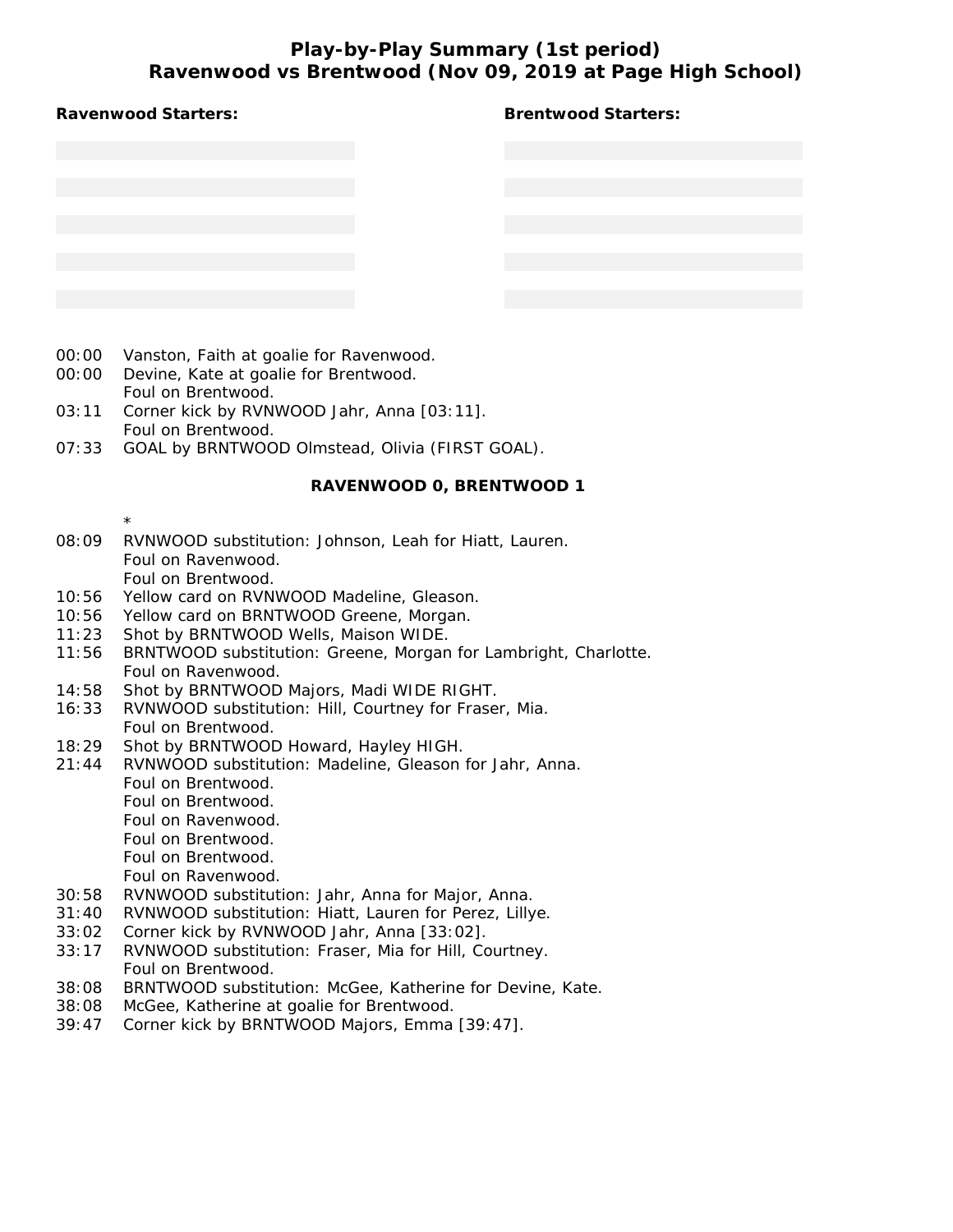## **Play-by-Play Summary (2nd period) Ravenwood vs Brentwood (Nov 09, 2019 at Page High School)**

- 40:00 Start of 2nd period [40:00].
- 40:00 Devine, Kate at goalie for Brentwood. Foul on Ravenwood. Foul on Ravenwood. Foul on Ravenwood.
- 50:26 Shot by RVNWOOD Forero, Marcela, SAVE Devine, Kate. Foul on Brentwood.
- 51:03 Yellow card on BRNTWOOD Boring, Kate.
- 51:03 BRNTWOOD substitution: Lambright, Charlotte for Boring, Kate.
- 52:11 BRNTWOOD substitution: Boring, Kate for Lambright, Charlotte. Foul on Brentwood.
- 54:41 GOAL by RVNWOOD Case, Tori.

#### **RAVENWOOD 1, BRENTWOOD 1**

- \* 55:25 RVNWOOD substitution: Henderson, Nora for Hill, Courtney.
- 58:00 GOAL by RVNWOOD Forero, Marcela.

#### **RAVENWOOD 2, BRENTWOOD 1**

\*

- 58:00 RVNWOOD substitution: Perez, Lillye for Hiatt, Lauren. Foul on Ravenwood. Foul on Ravenwood.
- 62:01 Shot by BRNTWOOD Majors, Emma WIDE.
- 63:06 RVNWOOD substitution: Hiatt, Lauren for Perez, Lillye.
- 63:06 RVNWOOD substitution: Hill, Courtney for Henderson, Nora.
- 64:52 Shot by RVNWOOD Case, Tori, SAVE Devine, Kate. Foul on Ravenwood.
- 65:46 BRNTWOOD substitution: Lambright, Charlotte for Greene, Morgan.
- 66:01 Shot by BRNTWOOD Olmstead, Olivia WIDE.
- 67:25 Corner kick by RVNWOOD Jahr, Anna [67:25].
- 67:25 GOAL by RVNWOOD Hill, Courtney, Assist by Jahr, Anna.

#### **RAVENWOOD 3, BRENTWOOD 1**

\* Foul on Ravenwood.

- 68:09 Shot by BRNTWOOD Howard, Hayley HIT CROSSBAR.
- 68:17 BRNTWOOD substitution: Greene, Morgan for Lambright, Charlotte. Foul on Brentwood. Foul on Brentwood.
	- Foul on Brentwood.
- 70:51 Shot by RVNWOOD Ricketts, Josie, SAVE Devine, Kate.
- 71:45 BRNTWOOD substitution: Lambright, Charlotte for Majors, Madi.
- 71:45 RVNWOOD substitution: Henderson, Nora for Major, Anna. Foul on Brentwood.
- 72:44 Yellow card on BRNTWOOD Howard, Hayley.
- 72:44 BRNTWOOD substitution: Glover, Ella for Howard, Hayley.
- 73:02 RVNWOOD substitution: Fraser, Mia for Forero, Marcela.
- 73:02 BRNTWOOD substitution: Lambright, Charlotte for Majors, Madi.
- 73:52 RVNWOOD substitution: Major, Anna for Madeline, Gleason.
- 73:52 BRNTWOOD substitution: Howard, Hayley for Glover, Ella. Foul on Brentwood.